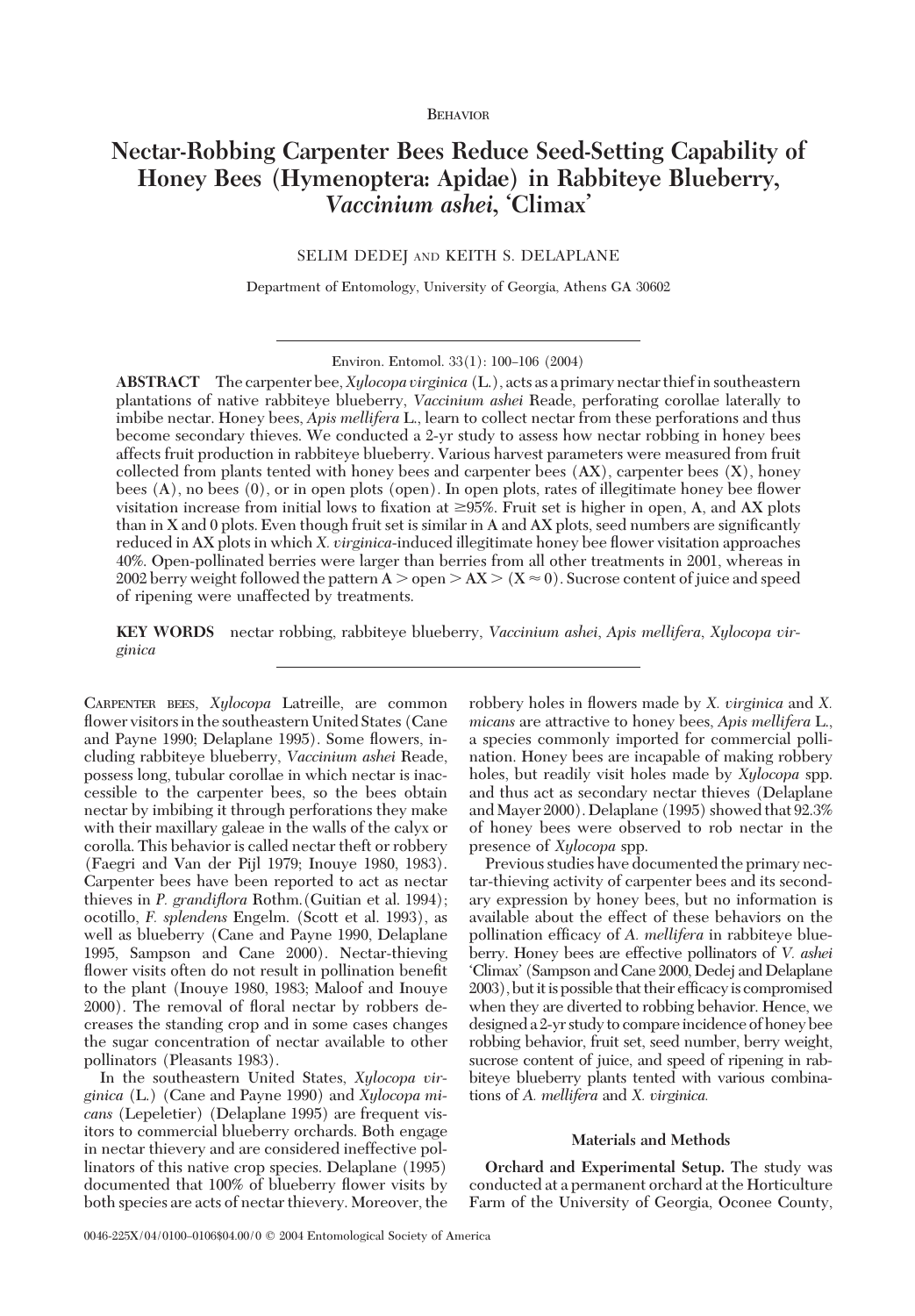Georgia, in 2001 and 2002. Mature rabbiteye blueberry (*V. ashei*) plants in alternating rows of 'Climax' and 'Premier' were used. The experiment consisted of caging plants during the bloom period with standardized densities of honey bees and carpenter bees, recording flower visitation behavior of honey bees during bloom, and measuring characteristics of fruit at harvest. Overhead irrigation was used to prevent frost damage to ßowers (Eck 1988) when ambient temperatures reached  $-2^{\circ}\text{C}$  (1–2 nights per year). Drought conditions prevailed in 2001–2002, and when farm managers deemed it necessary the whole orchard would be irrigated.

**Treatments and Bees.**Treatments consisted of plots, each with two homogeneous mature 'Climax' plants  $(15\text{-yr old}, 1.6-1.8 \text{ m})$  that were either tented with bees or left open as controls. Tents were 1.8 by 1.8 by 1.8-m units covered with Lumite screen (Bioquip Corp., Gardena, CA). Tented plots were provided two vigorously flowering 3-gal potted 'Premier' as pollenizers, whereas open plots were not provided potted pollenizers because of the ambient abundance of 'Premier'. We supplemented the potted pollenizers with fresh cuttings of flowering 'Premier' after potted pollenizers exceeded 50% ßower drop. Five treatments were organized as follows: 1) honey bees and two carpenter bees combined in one tent (*Apis/Xylocopa,* AX), 2) two carpenter bees (*Xylocopa,* X), 3) honey bees (*Apis,* A), 4) no bees (0), and 5) open plot (open). Treatments were assigned randomly to tents, and there were two tents per treatment in 2002 and one per treatment in 2001. Because the university research apiary is near the experimental orchard, honey bees, as well as other bee species, were able to visit the open plots freely. Standard densities of 3,200 honey bees [initial counts, determined after Delaplane and Hood (1997)] and two carpenter bees per tent were used. The density of 3,200 honey bees was chosen because there is evidence that under identical conditions this density is nonlimiting in either performance of pollinators or availability of pollenizer pollen (Dedej and Delaplane 2003). The number of two carpenter bees per tent was considered a reasonable compromise between inefficacy (risk of no flower perforations) and satiation (completely perforated); this was shown to be a good choice as the rates of perforated ßowers in the AX plots ranged from 0 to 50%  $(23.2 \pm 2.9, n = 60)$  over the 2 yr of study. Second, the effects of *X. virginica* on honey bees are profound at what seem to be low densities; as few as one carpenter bee per 25 bushes, or 4% incidence of punctured corollae, can divert 80–90% of honey bees to robbing behavior (Cane and Payne 1991). And finally, our unpublished observations indicate a natural ambient visitation rate by *X. virginica* per two bushes in this orchard to be  $2.3 \pm 1.6$  ( $n = 19$ ) visits per 2 min.

Honey bees were added to the plots (22 March 2001 and 24March 2002) when advanced buds were at stage five (Spiers 1978). Colonies were fed regularly with sugar syrup and socially stabilized with synthetic queen mandibular pheromone (QMP) (one queen equivalent of Bee-Boost) (Currie et al. 1994). QMP was used in lieu of a queen to eliminate confounding effects of differential brood production resulting from variable bee populations.

Carpenter bees were caught and added to the appropriate tents as soon as they were naturally available. They were checked every day and if missing or dead substituted with fresh ones, always maintaining two *X. virginica* per tent. Carpenter bees were replaced with fresh ones after being used for 1 wk. We used exclusively male carpenter bees as they are the first active in a season and occur in near-synchrony with the onset of *V. ashei* ßowering. The inclusive dates during which *X. virginica* were present in experimental tents were 2-23 April 2001 and 28 March–18 April 2002. Wooden blocks  $(4 \text{ by } 8 \text{ by } 6 \text{ cm})$ each with a 1-cm-diam. hole were provided to tents, and carpenter bees were occasionally observed to use them as shelters.

**Dependent Variables.** At stages 4-5 of blooming (Spiers 1978), the number of unopened ßowers per raceme was determined for 40 tagged racemes distributed approximately equally between the two 'Climax" plants in each plot; this was done on 19–20 March 2001 and on 22–23 March 2002 before inserting bees into tents. To compensate for wind loss of tags, twice as many racemes (80) were marked in the open plots.

On  $14-15$  d during the bloom period  $(2-23$  April 2001 and 28 March-17 April 2002), we measured for each plot (excluding the non-*Apis* tents 0 and X) the proportion of illegitimate honey bee ßower visits (based on number of visits per 2 min) during normal flight hours (1100-1600 hours). Visits during which honey bees probe the terminal aperture of the flower, presumably effecting pollination, were considered legitimate (L), whereas those realized by probing lateral robbery holes made by carpenter bees were considered illegitimate (I) (Faegri and Van der Pijl 1979). The average percentage of honey bee ßower visits illegitimate was calculated for A, AX, and open plots as  $(I + (L + I)) \times 100$ . Data from open plots were subsequently used to make asymptotic models testing various relationships among dependent variables (see below).

To monitor the condition of ßowers under ambient orchard conditions, we measured in the open plots on 9, 16, and 23 April 2001 and 4 and 11 April 2002 the percentage of open ßowers with lateral perforations in their corollae, calculated as (perforated open ßowers  $+$  (perforated open  $+$  nonperforated open))  $\times$  100. These measurements were made for each of 10 racemes per open plot per sampling day  $(n = 70)$ .

After bloom was finished, all bees were removed and the Lumite screens replaced with poultry netting to protect fruit from animals and unauthorized harvesting.

Percentage fruit set ([no. fully formed fruit  $\div$  no. unopened flowers]  $\times$  100) was determined for each recovered raceme while fruit were full-sized but still green. Harvest of ripe fruit was done from 16 June to15 July 2001 and from 12 June to 15 July 2002. The following dependent variables were measured for each recovered raceme: percentage of fruit set, number of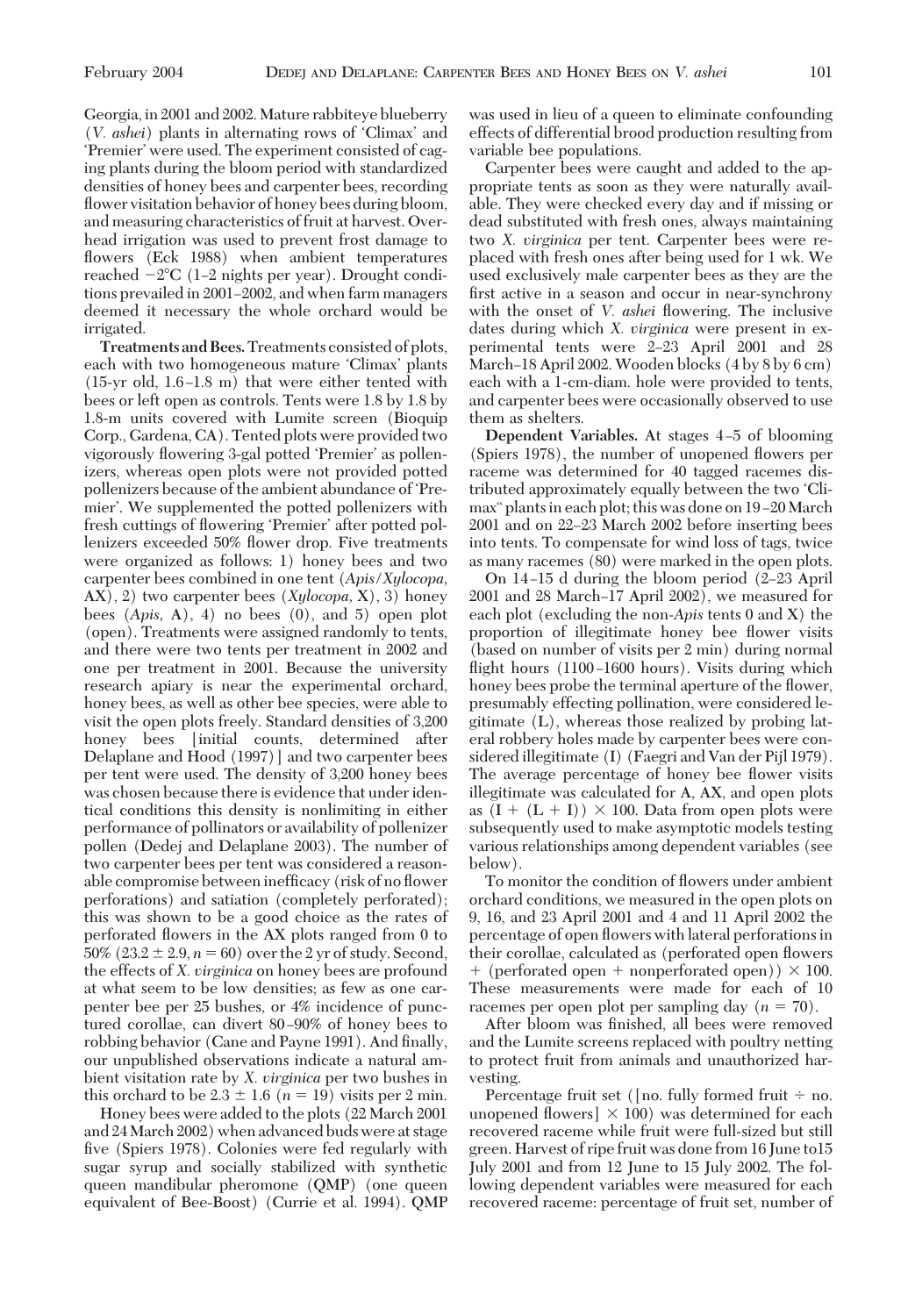| Treatment | % Illegitimate<br>A. mellifera<br>visits | % Fruit set           | % Sucrose<br>content of juice | Speed of<br>ripening  |
|-----------|------------------------------------------|-----------------------|-------------------------------|-----------------------|
| Open      | $90.1 \pm 3.5a(38)$                      | $59.9 \pm 2.4a(198)$  | $13.7 \pm 0.24a(112)$         | $46.8 \pm 2.8a$ (158) |
| A         | 0c(36)                                   | $71.3 \pm 2.6a$ (115) | $13.9 \pm 0.3a(103)$          | $41.2 \pm 3.3a$ (90)  |
| АX        | $39.4 \pm 6.0$ b (36)                    | $73.6 \pm 2.2a(113)$  | $13.8 \pm 0.3a$ (97)          | $19.8 \pm 2.5a(110)$  |
| Х         | NA                                       | $21.9 \pm 2.3b$ (110) | $15.5 \pm 0.3a(63)$           | $23.4 \pm 4.0a(64)$   |
|           | NA                                       | $25.1 \pm 2.7b$ (110) | $16.0 \pm 0.3a(56)$           | $26.1 \pm 4.6a(64)$   |

**Table 1. Rates of illegitimate honey bee visitation and fruit characteristics (% fruit set, sucrose content, and speed of ripening) of 'Climax' rabbiteye blueberry as affected by honey bees and carpenter bees in tents (** $\approx$  **2 by 2 m)** 

Speed of ripening was calculated as the proportion of fruits ripe per raceme on two arbitrarily chosen dates when fruit was 30 Ð50% ripe. Five treatments were organized as follows: 3,200 honey bees and two carpenter bees combined in one tent (*Apis/Xylocopa,* AX), two carpenter bees (*Xylocopa*, X), honey bees (*Apis*, A), no bees (0), and open plot (open). Data are pooled for years 2001 and 2002. Values are mean  $\pm$ standard error, with *n* in parentheses. Means within a column followed by the same letter are not significantly different at the  $\alpha = 0.05$  level.

NA, not applicable.

seeds per fruit, berry weight (grams), speed of ripening, and sucrose content of juice. Number of seeds per fruit was determined by expressing berry contents and counting the number of apparently viable seeds (Lyrene 1989, MacKenzie 1997, Ritzinger and Lyrene 1998) as discriminated by a single observer. Speed of ripening was calculated as the proportion of fruits ripe per raceme on two arbitrarily chosen dates, 15 June  $2001$  and 1 June  $2002$ , when fruit was  $30-50\%$  ripe. Fruit juice was collected by piercing each sampled berry with a microcapillary tube, and percentage of sucrose content of juice determined with a bench-top refractometer (Fisher Scientific Co., Pittsburgh, PA). Data for parameters requiring destructive sampling of ripe fruit (number of seeds, berry weight, and sucrose content of juice) were collected sequentially as ripe fruit became available. Fruit weight and sucrose content data were collected within 2 h of harvest; seed counts were sometimes delayed until the next day.

**Statistical Analyses.** The effects of year and treatment on incidence of illegitimate honey bee visits, fruit set, number of seeds per fruit, berry weight, speed of ripening, and sucrose content of juice were tested with a randomized design analysis of variance (ANOVA) recognizing tent (year  $\times$  treatment) as error term and testing for interactions of treatment with year. When treatment and year interacted, we analyzed independent variables by year and used residual error as test term. Means were separated by Duncan's test and differences accepted at the  $\alpha$   $\leq$  0.05 level (SAS Institute 1992).

The relationships between honey bee robbing behavior (*y*) and time (*x* in Julian days) under ambient orchard conditions (open tents) and honey bee robbing behavior (*y*) and percentage ßowers perforated (*x*) were described using the Mitscherlich asymptotic growth model (Ware et al. 1982) and the NLIN procedure (SAS Institute 1992). The model was *y*  $\beta(1 - pe^{-\alpha(x - x_p)})$  where  $\beta$  is maximum asymptotic value of  $y$  as  $x$  approaches  $\infty$ ,  $e$  is exponential function,  $\alpha$  is constant of proportionality, and  $x_p$  is the value of *x* where *y* reaches  $1 - p$  of  $\beta$ . In our case,  $\beta$  was restricted to  $\leq 100$ , and *p* was set to 0.05, which solved the value of  $x_p$  with 0.95 of  $\beta$ .

## **Results and Discussion**

**Honey Bee Foraging Behavior on** *V. ashei* **and Condition of Flowers.**The percentage of honey bee ßower visits illegitimate in open, A, and AX plots was affected by treatment  $(F = 1048.3; df = 2, 3; P < 0.0001)$ ; there were no year effects or interactions of treatment with year ( $F \le 4.8$ ; df = 1 or 2, 3;  $P \ge 0.1153$ ). The mean separations in Table 1 indicate that differences were wholly explained by the co-occurrence of honey bees with *X. virginica.* Nectar thievery by honey bees was highest in open plots followed by AX tents but nonexistent in the A tents from which *X. virginica* were excluded. These data confirm the high incidence of secondary nectar thievery by honey bees in southeastern blueberry plantations (Delaplane 1995) as well as the inability of honey bees to act as primary nectar thieves. Nectar thievery by honey bees is dependent on the primary thieving activity of *Xylocopa* spp. during which the corollae receive the perforations that are subsequently preferred by honey bees.

Under ambient orchard conditions, temporal changes in the incidence of honey bee robbing behavior were explained by Mitscherlich asymptotic growth models (Fig. 1) in which rates of illegitimate honey bee ßower visitation increase from initial lows to fixation at  $\geq$ 95%. For 2001, the model predicted that the incidence of honey bee robbing behavior would achieve 95% by Julian day 97  $(x_p, \text{ of a range of ob-}$ served days Julian 92-113). The same value for 2002 was Julian day 90 (range of observed days Julian 87– 107). We propose two explanations for the temporal increase in robbing behavior by honey bees: increasing availability of ßowers perforated by *X. virginica* and/or learned preferential transition by honey bees from legitimate to illegitimate foraging. The first explanation is only weakly supported by the data. Once *X. virginica* were strongly active in the orchard ( $>22$ March 2001 and  $>1$  April 2002), the average incidence of ßowers perforated in the open plots generally increased over the three consecutive weekly sampling periods beginning 1–2 April (30.6  $\pm$  4.5, 30.2  $\pm$  4.6, and  $42.9 \pm 7.1\%$  for weeks 1-3, respectively), but not significantly  $(F = 2.8; df = 2, 1; P \ge 0.4)$ . Instead, the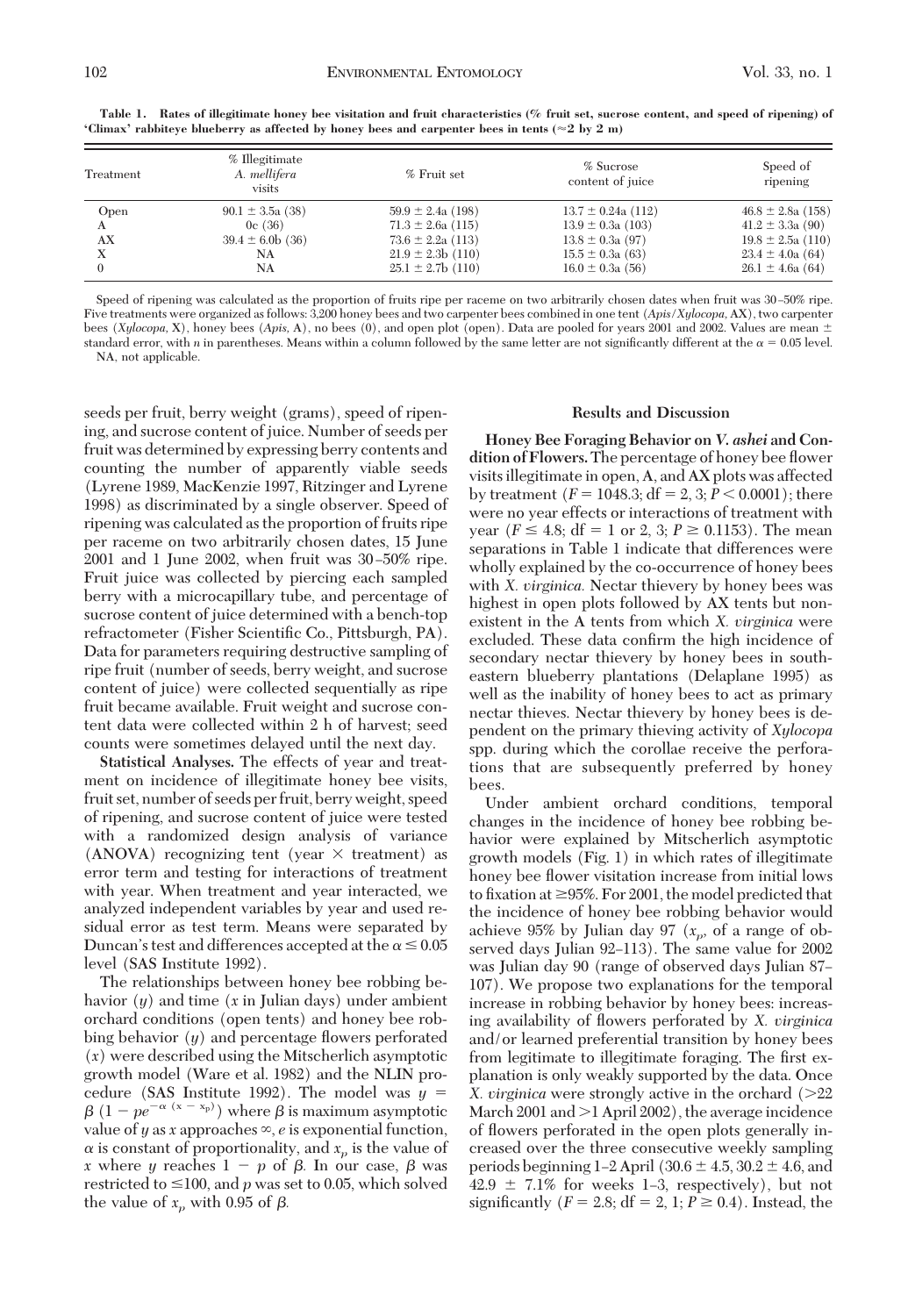

**Fig. 1.** Relationship between Julian day (*x*) and percentage of honey bee ßower visits illegitimate/2min (*y*) in open plots of 'Climax' rabbiteye blueberry. Observed values (2001,  $\blacktriangle$ ; 2002,  $\blacklozenge$ ) are percentage of honey bee visit illegitimate, and the lines connect predicted values from Mitscherlich asymptotic growth models (Ware et al. 1982):  $y_{2001} = 100$  (1 –  $0.05e^{-0.56(x - 97.2)}$ ,  $r^2 = 0.88$ ;  $y_{2002} = 100(1 - 0.05e^{-0.67(x - 89.7)})$ ,  $r^2 = 0.86$ .

average range of 30.2–42.9% open flowers perforated was achieved early then remained static. Therefore, honey bees do not seem to be responding to temporal variation in the availability of perforated ßowers. However, when the relationship between proportion of honey bee visits illegitimate and proportion of ßowers perforated was examined independently of time, almost all the variation  $(r^2 = 0.99)$  was explained by a Mitscherlich asymptotic growth model (Fig. 2), which predicts that illegitimate foraging by honey bees increases from initial lows to fixation at  $\geq 95\%$ once the incidence of perforated ßowers achieves 50%  $(x_p)$ . Collectively, these analyses suggest that the incidence of perforated ßowers in an orchard rapidly achieves static levels but that honey bees learn quickly to preferentially visit ßowers illegitimately, reaching near fixation in the expression of this behavior. Indeed, we note a type of ßower rejection behavior in honey bees by which the forager inspects the proximal base of corollae and rejects those without perforations. In one sampling interval in 2001, these rejections constituted  $21.9 \pm 10.3$  ( $n = 3$ ) of honey bee flower visits in the AX plots. Honey bees are known to express similar learned transitions in ßower handling behavior in other crop species, most notably alfalfa, *Medicago sativa* L., in which the bees learn to avoid tripping the sexual column, thus avoiding a blow to the head (Free 1993).



**Fig. 2.** Relationship between percentage of ßowers perforated (*x*) and percentage of honey bee ßower visitsillegitimate/2 min  $(y)$  in open plots of 'Climax' rabbiteye blueberry. Observed values  $(\triangle)$  are percentage of honey bee visits illegitimate and the line connects predicted values from the Mitscherlich asymptotic growth model (Ware et al. 1982):  $y = 100$  (1 –  $(0.05e^{-0.19(x - 50.0)}), r^2 = 0.99.$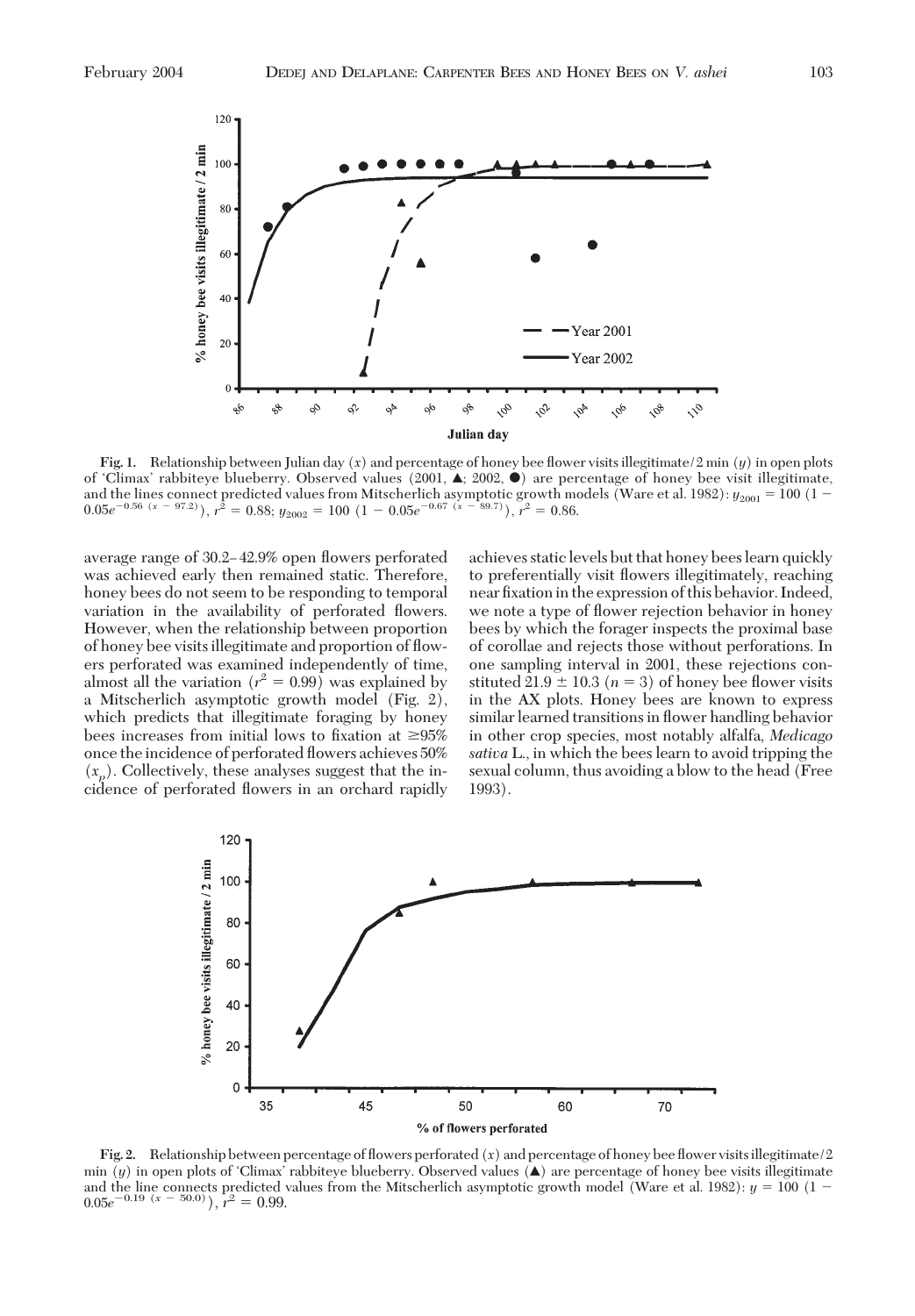| Treatment<br>Year | Mature seeds/berry                                                                                                 |                                                                                                                     | Berry weight $(g)$                                                                                                  |                                                                                                                    |
|-------------------|--------------------------------------------------------------------------------------------------------------------|---------------------------------------------------------------------------------------------------------------------|---------------------------------------------------------------------------------------------------------------------|--------------------------------------------------------------------------------------------------------------------|
|                   | 2001                                                                                                               | 2002                                                                                                                | 2001                                                                                                                | 2002                                                                                                               |
| Open<br>AX        | $14.6 \pm 1.4b$ (25)<br>$18.6 \pm 1.3a(38)$<br>$10.3 \pm 0.7$ c (37)<br>$3.1 \pm 0.6d$ (26)<br>$0.5 \pm 0.2d$ (17) | $24.4 \pm 1.0a(86)$<br>$17.0 \pm 1.0b(63)$<br>$10.6 \pm 0.7$ c (64)<br>$0.7 \pm 0.3d$ (35)<br>$0.08 \pm 0.06d$ (38) | $1.4 \pm 0.1a(25)$<br>$0.8 \pm 0.05$ b (38)<br>$1.07 \pm 0.06b(37)$<br>$0.9 \pm 0.07$ b (28)<br>$0.8 \pm 0.09b(17)$ | $1.5 \pm 0.04b(88)$<br>$1.6 \pm 0.05a(65)$<br>$1.2 \pm 0.04c$ (65)<br>$0.9 \pm 0.06d$ (34)<br>$1.0 \pm 0.05d$ (39) |

**Table 2. Fruit characteristies (number of mature seeds per berry and weight of berry) of 'Climax' rabbiteye blueberry as affected** by honey bees and carpenter bees in tents  $(\approx 2$  by  $2$  m)

Five treatments were organized as follows: 3,200 honey bees and two carpenter bees combined in one tent (*Apis/Xylocopa,* AX), two carpenter bees (*Xylocopa,* X), honey bees (*Apis,* A), no bees (0), and open plot (open). Treatment interacted with year for seed number and berry weight; hence, data are herein reported by year (2001 and 2002). Values are mean  $\pm$  standard error, with *n* in parentheses. Means within a column followed by the same letter are not significantly different at the  $\alpha = 0.05$  level.

**Fruit Set.** Fruit set was affected by treatment (*F* 13.6;  $df = 4$ , 5;  $P = 0.0068$ ), but there were no year effects or interactions of treatment with year  $(F = 4.0;$  $df = 1$  or 4,5;  $P \le 0.0822$ ). Fruit set was significantly higher in the A, AX, and open plots than X or 0 plots (Table 1). These results support earlier work showing that *A. mellifera* is an effective pollinator of rabbiteye blueberry variety 'Climax' (Sampson and Cane 2000; Dedej and Delaplane 2003). The similarity in fruit set between A and AX plots is noteworthy considering that the incidence of illegitimate ßower visits by honey bees approached 40% in the AX plots (Table 1). Moreover, commercially acceptable yields are produced in orchards in which the incidence of illegitimate honey bee visitation meets or exceeds 95% (Fig. 1). Even though bees were excluded from the 0 plots, an average background of 25.1% fruit set (selfing) is implicated with *V. ashei* 'Climax' in this orchard (Table 1). Although *V. ashei* is considered self-sterile, there is a degree of variation in the expression of this character (Meader and Darrow 1944).

Five derivative hypotheses follow from these observations: 1) fruit set is not compromised by rates of illegitimate honey bee visitation approaching 40%; 2) repeat ßower visits by colonial *A. mellifera* effect a degree of compensation for illegitimate visits, given that illegitimate ßower visitors are generally inefÞcient pollinators (Inouye 1980) and that *V. ashei* 'Climax' responds positively to repeat legitimate honey bee visits (Dedej and Delaplane 2003); 3) a disproportionately high amount of honey bee-induced fruit set occurs before the bees learn to seek robbery perforations (naïve honey bees are comparatively efficient pollinators; Delaplane and Mayer 2000); 4) honey bees effect acceptable pollination even at extremely low rates of legitimate ßower visitation (unsupported by Dedej and Delaplane 2003); and/or 5) there is a high degree of compensatory pollination by other legitimate ßower visitors, namely, *Bombus* spp. Latreille and *Habropoda laboriosa* (F.) (Cane and Payne 1990, Stout et al. 2000).

**Seed Number.** For this variable there were no year effects  $(F = 1.5; df = 1, 5; P = 0.2785)$ , but there was a significant interaction between treatment and year  $(F = 6.0; df = 4, 5; P = 0.0378)$  so seed number was analyzed by year. There were significant treatment effects in 2001 ( $F = 46.5$ ; df = 4, 138;  $P < 0.0001$ ) and 2002 ( $F = 123.8$ ; df = 4, 281;  $P < 0.0001$ ). Mean separations are shown in Table 2. The interaction is explained by the inversion of rankings between the open and A plots in the 2yr.

The number of seeds is a good indicator of the effectiveness of the pollinator as well as a measure of female fertility if compatible pollen is abundant (Ritzinger and Lyrene 1998). Fruits had similarly low number of seeds in plots with no bees or only *X. virginica,* whereas the highest seed numbers were achieved in open or A plots (Table 2). The most interesting observation is the comparison of seed numbers between the A and AX plots. In both years, there was a reduction of seeds when *A. mellifera* was tented with *X. virginica* (AX plots). This, coupled with the fact that illegitimate ßower visitation by honey bees was nearly 40% in the AX plots (Table 1), indicates that *X. virginica-*induced nectar robbery by *A. mellif*era compromises the pollination efficacy of *A. mellifera* in *V. ashei* as measured in seed set. If seed set continues to drop at increasing rates of secondary nectar thievery, this may have negative effects on fruit set under ambient conditions where rates of illegitimate honey bee visitation meet or exceed 95% (Fig. 1). Some of our observations support this idea. In 3 yr of field studies (including the present work), we have noted evidence that our orchardis naturally pollinated at levels below its physiological capacity. Fruit set tends to be lower in open plots than in tented plots in which honey bee densities are optimized (Table 1, current study; Table 1, Dedej and Delaplane 2003). It is likely that *X. virginica-*induced robbing behavior by *A. mellifera* contributes to this ambient pollination deficit. This effect may be exaggerated in commercial plantations of *V. ashei* where imported honey bees are the most numerous bee visitor (Delaplane 1995) and their diversion more damaging. It may be possible to improve the efficacy of honey bees by increasing hive densities and/or moving hives into the orchard after bloom has commenced, practices believed, respectively, to increase the overall number of honey bee foragers and the number of naïve foragers (Delaplane and Mayer 2000). Alternatively, increasing the density of non-*Apis* pollinators is an appropriate response, but these bees are comparatively difficult to manage (Delaplane and Mayer 2000). Another approach is to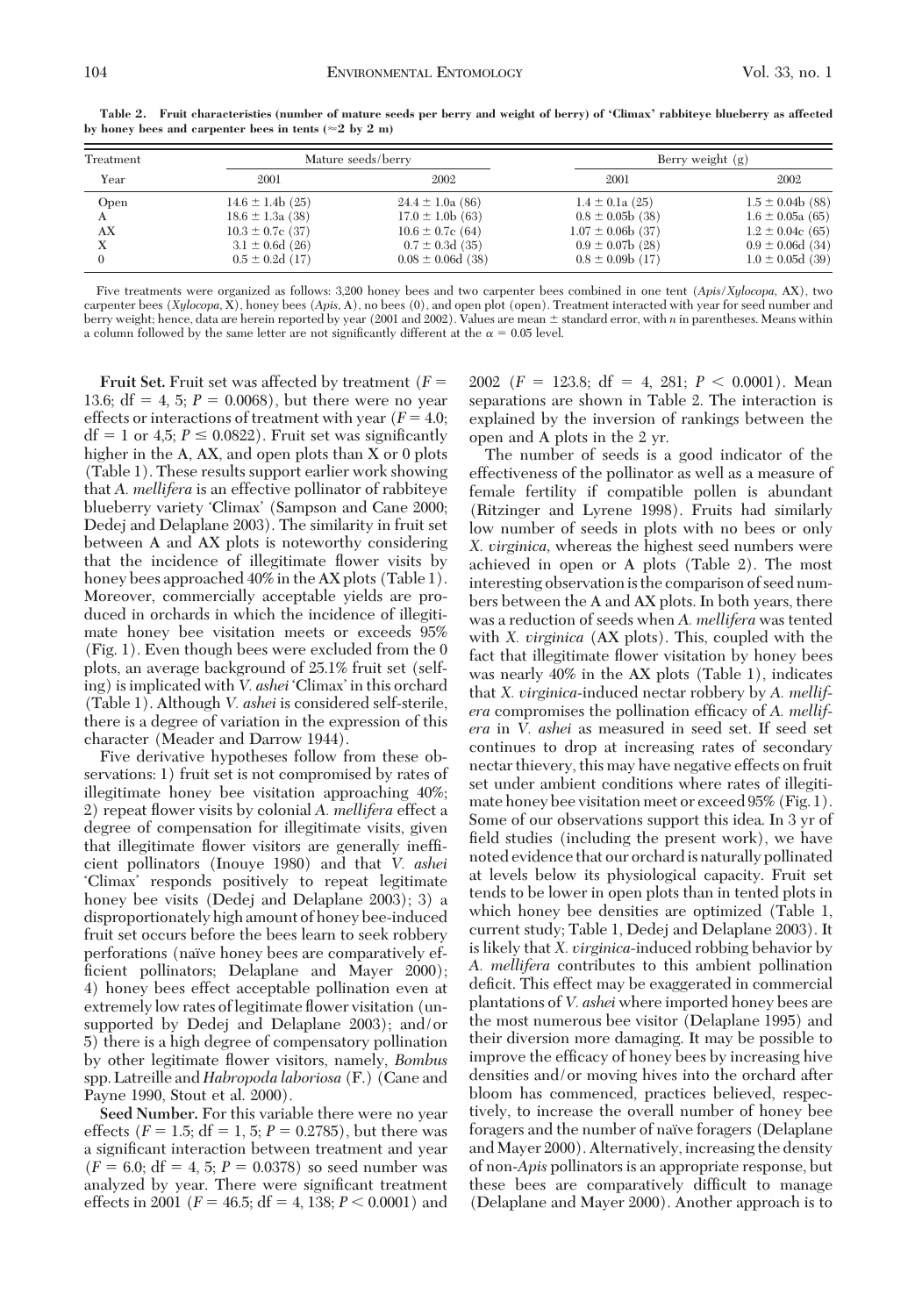develop practices that minimize the impact of primary nectar thievery by *Xylocopa* spp.

In general the effects of nectar robbers are a result of complex interactions between the taxa of plants as well as those of legitimate and illegitimate flower visitors (Maloof and Inouye 2000). Indeed, the effects of robbers can range from benign to beneficial, as shown by Maloof (2001) who not only failed to detect a negative effect of nectar thievery on fruit set and seed set in *C. caseana* A. Gray but also suggested that the activity of robbers induces longer interfloral flight by legitimate visitors thus increasing rates of outcrossing.

Finally, we note that fruit set remains high in AX plots in spite of a significant decrease in seed set by *A. mellifera* in the presence of *X. virginica* (Tables 1 and 2). To the five derivative hypotheses we offer above, we now add a tentative sixth: 6) there is at least a partial physiological independence of fruit set from seed set in *V. ashei*. Support for this hypothesis is found in our earlier independent work (Dedej and Delaplane 2003), but seed set and fruit set vary positively in the data of Gupton and Spiers (1994) for rabbiteye and MacKenzie (1997) for highbush cultivars.

**Berry Weight.** This variable expressed a significant year effect  $(F = 12.8; df = 1, 5; P = 0.016)$  as well as an interaction between treatment and year  $(F = 5.4;$  $df = 4, 5; P = 0.0466$ , so it was analyzed by year. There were significant treatment effects in 2001 ( $F = 8.0$ ;  $df = 4, 140; P < 0.0001$ ) and 2002 ( $F = 32.9; df = 4, 286;$  $P < 0.0001$ ). Mean separations are shown in Table 2. Average berry weight (grams) was higher in 2002  $(1.3 \pm 0.02, \text{mean} \pm \text{SE}, n = 291)$  than in 2001 (1.0  $\pm$ 0.04,  $n = 145$ ). The interaction of treatment with year (Table 2) is best explained by the comparatively low sample sizes of 2001 combined with an inversion of rankings between the 2yr for the open and A plots. However, for 2002 there is evidence that berry weight was higher in open, A, and AX plots over that in 0 or X plots. It is possible that berry weight in *V. ashei* does not respond consistently to variation in pollinator efficiency; Dedej and Delaplane (2003) failed to detect differences in berry weight across a continuum of honey bee densities. However, it is generally expected in *Vaccinium* spp. that berry weight will vary positively with seed number (Filmer and Marucci 1963, Dorr and Martin 1966, Brewer and Dobson 1969, Moore et al. 1972), but this trend is not universal, as demonstrated by MacKenzie (1997) in highbush blueberry.

**Sucrose Content.** None of the independent variables significantly affected the percentage of sucrose content of fruit juice ( $F \le 5.0$ ; df = 1 or 4, 5;  $P \ge$  $0.0767$ ). Our mean value range of  $13.7-16.0\%$  is generally higher than that of  $\approx$ 10-13.5% reported by Austin and Bondari (1993) for 'Climax'. There was a trend in the data toward higher sucrose content in those plots experiencing the poorest pollination (Table 1), a tendency noted before (Dedej and Delaplane 2003). Cross-pollination is known to increase total sugar content in highbush blueberry (Kobashi et al. 2002).

**Speed of Ripening.** Speed of fruit ripening was unaffected by any of the independent variables ( $F \leq 3.9$ ;  $df = 1$  or 4, 5;  $P \ge 0.1038$ ). Excepting the AX plot, there was a trend in the data for faster ripening in those plots experiencing superior pollination (Table 1). Crosspollination with compatible pollen is known to improve speed of ripening in highbush (MacKenzie 1997) and rabbiteye blueberries (Gupton and Spiers 1994).

In conclusion, our data confirm a high incidence of primary nectar thievery by*X. virginica* in southeastern *V. ashei* plantations, the inability of honey bees to engage in primary thievery, and a high incidence of secondary thievery by honey bees, and implicate a learned preference by honey bees for corollae formerly perforated by *X. virginica.* Under tent conditions, the continuous presence of two carpenter bees per two mature bushes results in nearly 40% incidence of *A. mellifera* robbery. This level of secondary nectar thievery does not reduce fruit set but does reduce the number of seeds per berry, an important physiological indicator of pollinator efficacy. There seems to be a partial independence of fruit set from seed set in *V. ashei* (fruit set is optimal [Table 1] in plots in which seeds/berry is suboptimal [Table 2]). But if seed set is further reduced under ambient conditions where the incidence of secondary thievery meets or exceeds 95% (Fig. 1), then it is possible that secondary thievery eventually exacts a cost on fruit set. This scenario may explain the suboptimal fruit set we have observed under ambient orchard conditions.

#### **Acknowledgments**

We thank John Ruberson for supplying tents, Harald Scherm for technical assistance and for supplying plants, Glenn O. Ware for assistance in experimental design and analysis, and Jennifer Berry for help in the field. This study was supported in part by a research scholarship awarded to S.D. by the American Association of Professional Apiculturists. Voucher specimens of *X. virginica* and *A. mellifera* are deposited in the permanent insect collection of the University of Georgia Honey Bee Research Laboratory.

#### **References Cited**

- **Austin, M. E., and K. Bondari. 1993.** Fruit quality characteristics of five rabbiteye blueberry cultivars and clones. Acta Hort. 345: 133-140.
- **Brewer, J.W., and R. C.Dobson. 1969.** Seed count and berry size in relation to pollinator level and harvest date for the highbush blueberry, *Vaccinium corymbosum.* J. Econ. Entomol. 62: 1353-1356.
- **Cane, J. H., and J. A. Payne. 1990.** Native bee pollinates rabbiteye blueberry. Alabama Agric. Exp. Stn. 37: 4.
- **Cane, J. H., and J. A. Payne. 1991.** Native bee-pollinate rabbiteye blueberry. *In* Proceedings of the Southeast Blueberry Conference, University of Georgia, Tifton, GA.
- **Currie, R. W., M. L. Winston, and N. K. Slessor. 1994.** The effect of honey bee (*Apis mellifera* L.) synthetic queen mandibular compound on queenless 'Disposable' pollination units. Am. Bee J. 134: 200-202.
- **Dedej, S., and K. S. Delaplane. 2003.** Honey bee (Hymenoptera: Apidae) pollination of rabbiteye blueberry